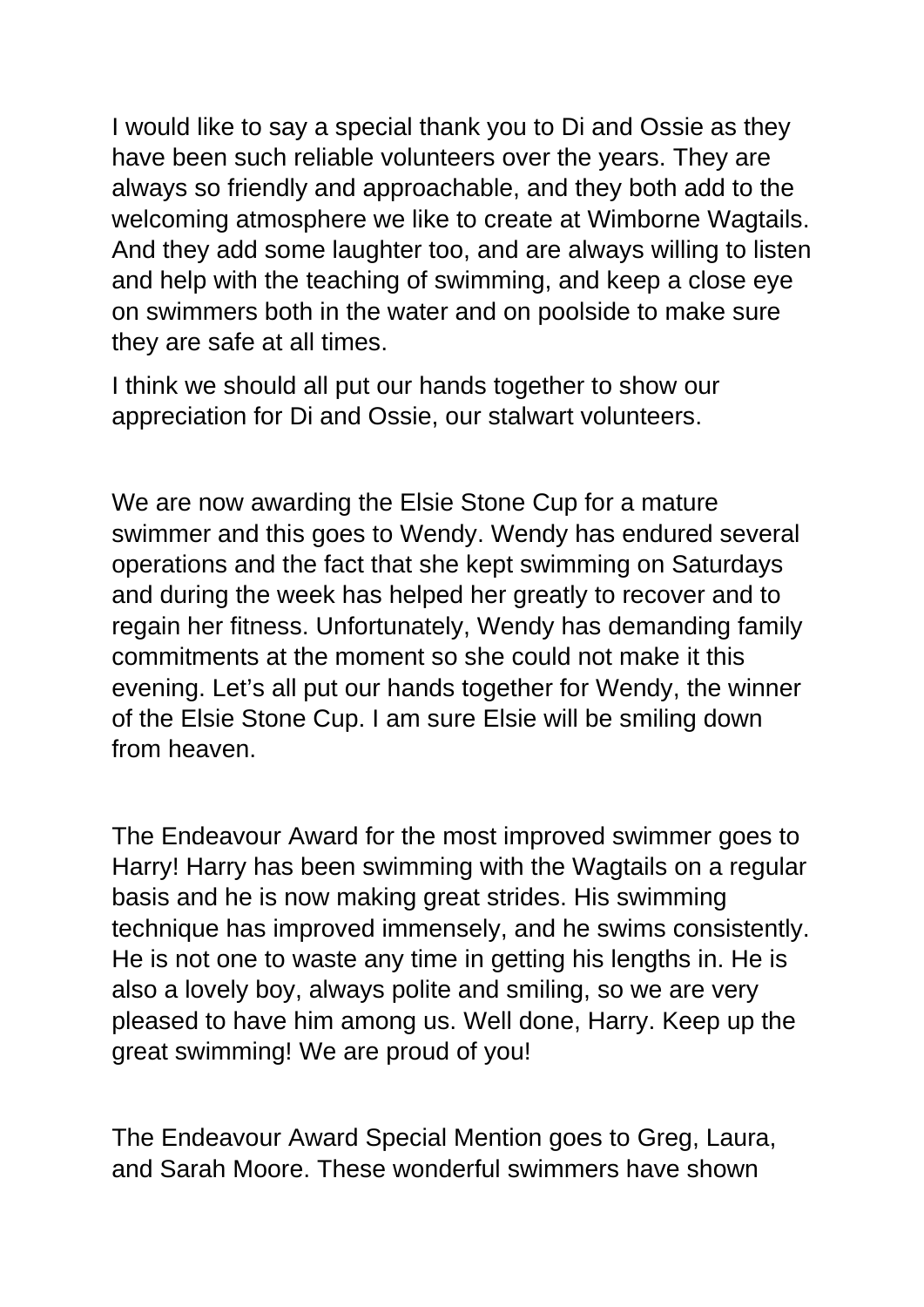immense dedication in wanting to improve their swimming technique and their swimming speed. All three have done incredibly well, and all with a smile. Greg is making great improvement in using his goggles for swimming the crawl, his back stroke and his breathing technique is improving, and he has generally has made great progress.

Laura too, has improved immensely. I have seen her progress from not being able to swim the crawl or back stroke, to now swimming beautifully and fast. She is now showing great swimming technique in the water.

Well done, Laura. Your progress always makes me happy.

Sarah Moore has done amazingly. Every time she attends she focuses on the amount of lengths she wants to swim and then exceeds that number. She really has grown in confidence from using woggles to support herself to now swimming completely unaided. Sarah faces many obstacles in her daily life and I applaud her for her achievements and determination, despite all odds.

And finally, I would like to give a special mention to our eversmiling and always cheerful Sean. Sean also faces many challenges in his daily life but his swimming keeps him going. He has made lots of friends in the pool and his swimming technique has greatly improved with the help of his support worker.

Every swimmer in the pool deserves a great round of applause for keeping swimming, for staying determined, and focused on their goals. And most of all, for honouring us with their presence whenever they can attend.